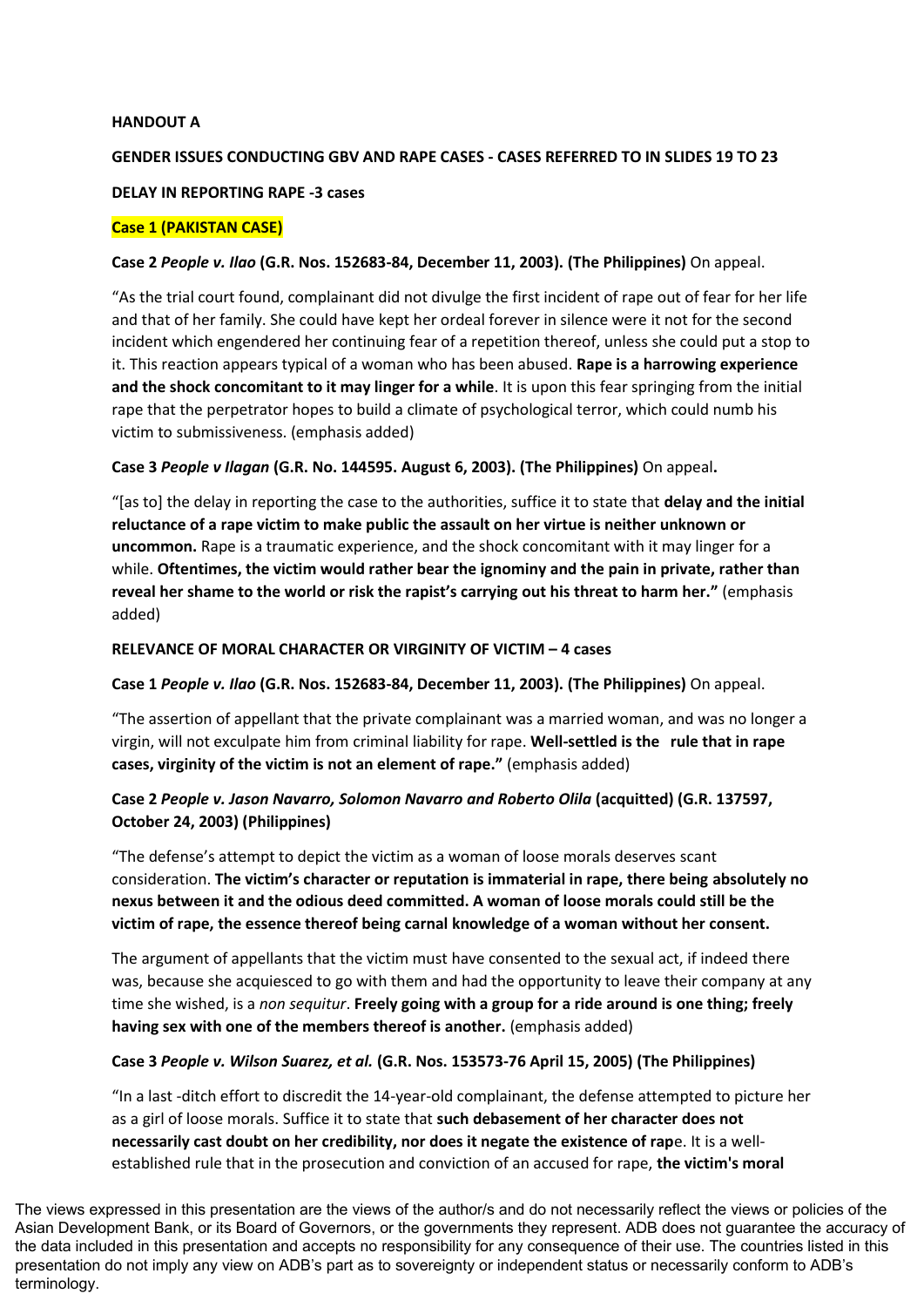# **character is immaterial, there being absolutely no nexus between it and the odious deed committed**. Even a prostitute or a woman of loose morals can be the victim of rape, for she can still refuse a man's lustful advances." (emphasis added)

# **Case 4.** *State of Punjab v. Gurmit Singh & Ors***, 1996 AIR 1393; 1996 SCC (2) 384 (Anand J) (India, Supreme Court)**

'The trial court not only erroneously disbelieved the prosecutrix, but quite uncharitably and unjustifiably even characterised her as a girl "of loose morals" or "such type of a girl". … We must express our strong disapproval of the approach of the trial court and its casting a stigma on the character of the prosecutrix. The observations lack sobriety expected of a judge. … The courts are expected to use self-restraint while recording such findings which have larger repercussions so far as the future of the victim of the sex crime is concerned and even wider implications on the society as a whole – where the victim of crime is discouraged – the criminal encouraged and in turn crime gets rewarded! … **Even if the prosecutrix, in a given case, has been promiscuous in her sexual behaviour earlier, she has a right to refuse to submit herself to sexual intercourse to anyone and everyone because she is not a vulnerable object or prey for being sexually assaulted by anyone [and] everyone. No stigma, like the one as cast in the present case should be cast against such a witness by the courts, for after all it is the accused and not the victim of sex crime who is on trial in the Court**' (emphasis added)

### **WHETHER COMPLAINANT CONSENTED AND ABSENCE OF VISIBLE INJURY – 4 Cases**

### **Case 1** *People v. Ilao* **(G.R. Nos. 152683-84, December 11, 2003) (The Philippines)**

"The fact that private complainant *did not resist or attempt to4flee or shout for help does not negate force or intimidation. Different people react differently* when confronted by a shocking or a harrowing and unexpected incident, for the workings of the human mind when placed under emotional stress are unpredictable. Some people may cry out, some may faint, some may be shocked into insensibility, while others may appear to yield to the intrusion. Moreover, in rape cases, physical resistance need not be established when intimidation is exercised upon the victim and the latter submits herself out of fear. Intimidation is addressed to the mind of the victim and is therefore subjective. (emphasis added)

### **Case 2** *People v Ilagan* **(G.R. No. 144595. August 6, 2003) (The Philippines)**

Physical resistance need not be established in rape when intimidation is exercised upon the victim herself. As held in *People v. Las Pinas, Jr.*, *the test is whether the intimidation produces a reasonable fear in the mind of the victim that if she resists or does not yield to the desires of the accused, the threat would be carried out. When resistance would be futile, offering none at all does not amount to consent to sexual assault. The law does not impose upon a rape victim the*  **burden of proving resistance**. (emphasis added)

### **ABSENCE OF INJURY DOES NOT MEAN THAT THE VICTIM CONSENTED SEXUAL ASSAULT**

## **Case 3 ….AIR 1927 Lah 222**

Partial penetration not resulting in injury to the hymen is sufficient to constitute the offence of rape.

## **Case 4 The State v Shabbir alias Kaka s/o Moza Jhamke and Fozia Bibi.Jazeela Aslam Addl Sessions Judge, Sheikhupura. FIR No 1499/10**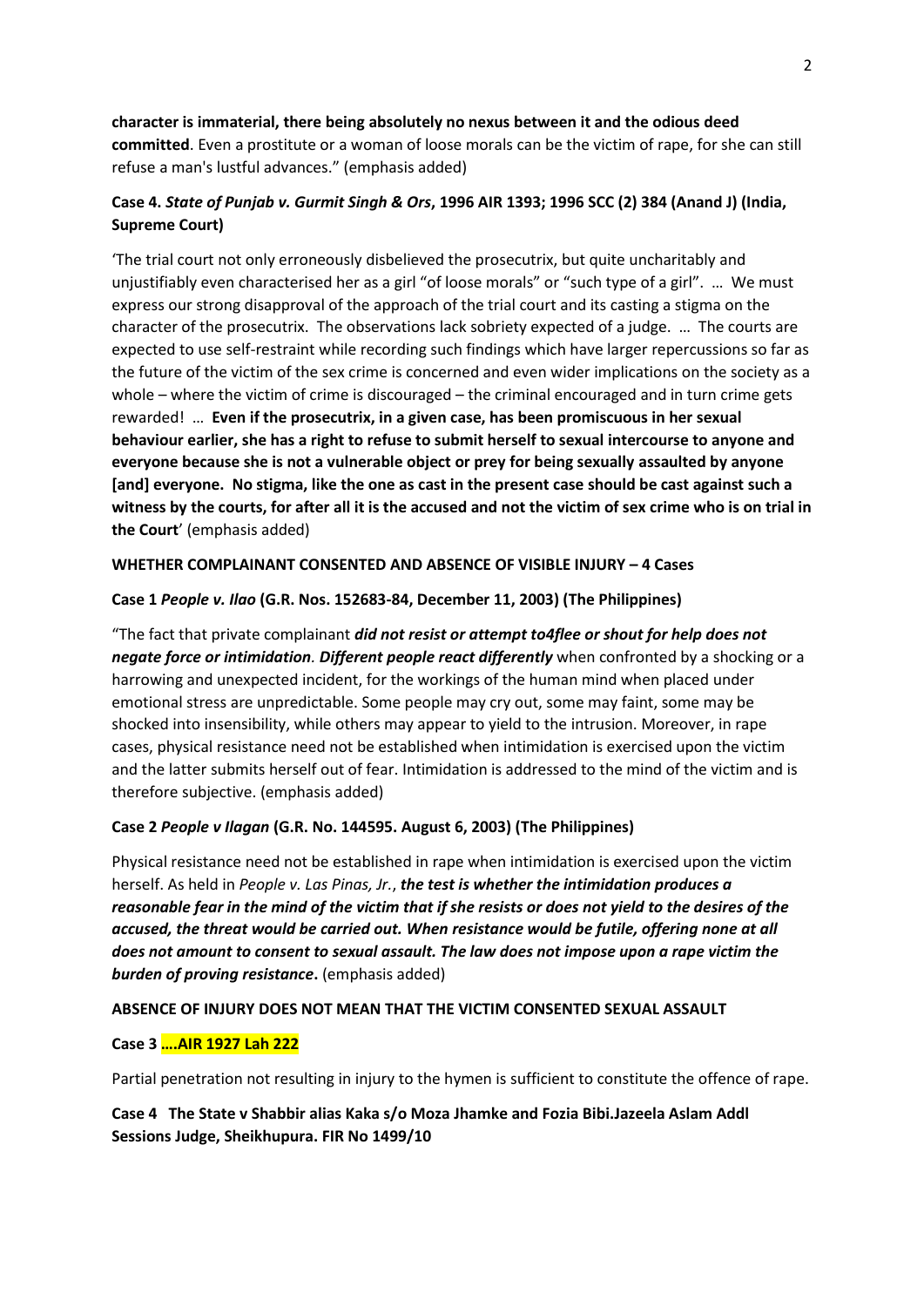Medical examination revealed that the 14/15-year-old victim looked frightened and disoriented. There was no mark on her body. Local examination revealed fresh bleeding from her vagina, a torn hymen and a lacerated wound on the side of her vagina.

"The statement of the victim that the accused persons committed rape one by one when she was under their significant control must be accepted as true. Obviously, she is being under fear could not raise any alarm and if she did, nobody would have heard or come to her rescue, as it was a cold winter midnight of 27th and 28th December. **Also, if there is no mark of violence on the visible parts of her body, it is not indicative of non- resistance.** The peculiar circumstances of the case are such as altogether exclude the elements of consent and character of a girl of the age of 14/15 years.

# **WHETHER WOMEN RAPE VICTIMS ARE UNRELIABLE AND THEIR EVIDENCE MUST BE CORRBORATED (4 CASES AND REPORT EXTRACT)**

### **Case 1**

### **……………………………………..1983 SCMR 90 get name of the Case and brief quote**

### **Case 2** *Amanullah v The State* **PLD 2009 SC 542**

The ocular account of a rape victim was preferred over DNA. Reports of "so called experts" are only corroborative in nature and required only when the ocular testimony is of doubtful nature

## **Case 3** *Imran v The State* **2016 PCr LJ 1888 (Sindh)**

Application for bail which was refused. Testimony of rape victim is of vital significance and unless there is compelling reason, then no corroborative evidence is required

# **Case 4** *The State v Muhammad Afzal S/O Ghulam Haide.* **Amjad Ali Shah Addl Sessions Judge Narowal Case FIR No.109/2010 19.01.2012**

Observations:

- "Needless to say that in cases of zina-bil-jabr/ rape there is seldom an eyewitness because such type of crimes are committed away from the public places but there is a plethora of case law to the effect that even then conviction can be passed on the sole testimony of the victim if it rings true. (ref 1983 SCMR 901 and 2984 PSC (FSC) 727

- "in many cases conviction was passed despite absence of injuries on the person of the victim on the ground that she was over powered by the assailant one way or the other. Reliance is placed on 1975 SCMR 394, 1975 SCMR 69, 1977 P Cr LJ 352, PLJ 1982 FSC 80.

- "Moreover, all medical evidence is ultimately corroborative in nature and cannot take the place of direct oral evidence of rape especially when it is supported by the eyewitnesses and in that situation the conviction can be passed on this basis even in the absence of corroborative evidence like semen grouping and DNA test"

- "in our socio—religious texture of the society no daughter would normally level false allegation of Zina against her real father nor the other real daughter or wife of the accused can come forward to support such allegation unless it is true. The only plea taken by the accused and suggested to the PW's is that of general bad character of the victim… with the allegation that she had illicit relations with… The question was answered in negative by them. Moreover, this is the usual allegation always repeated against women folk in our society whenever their relationships with male partners/relatives become strained"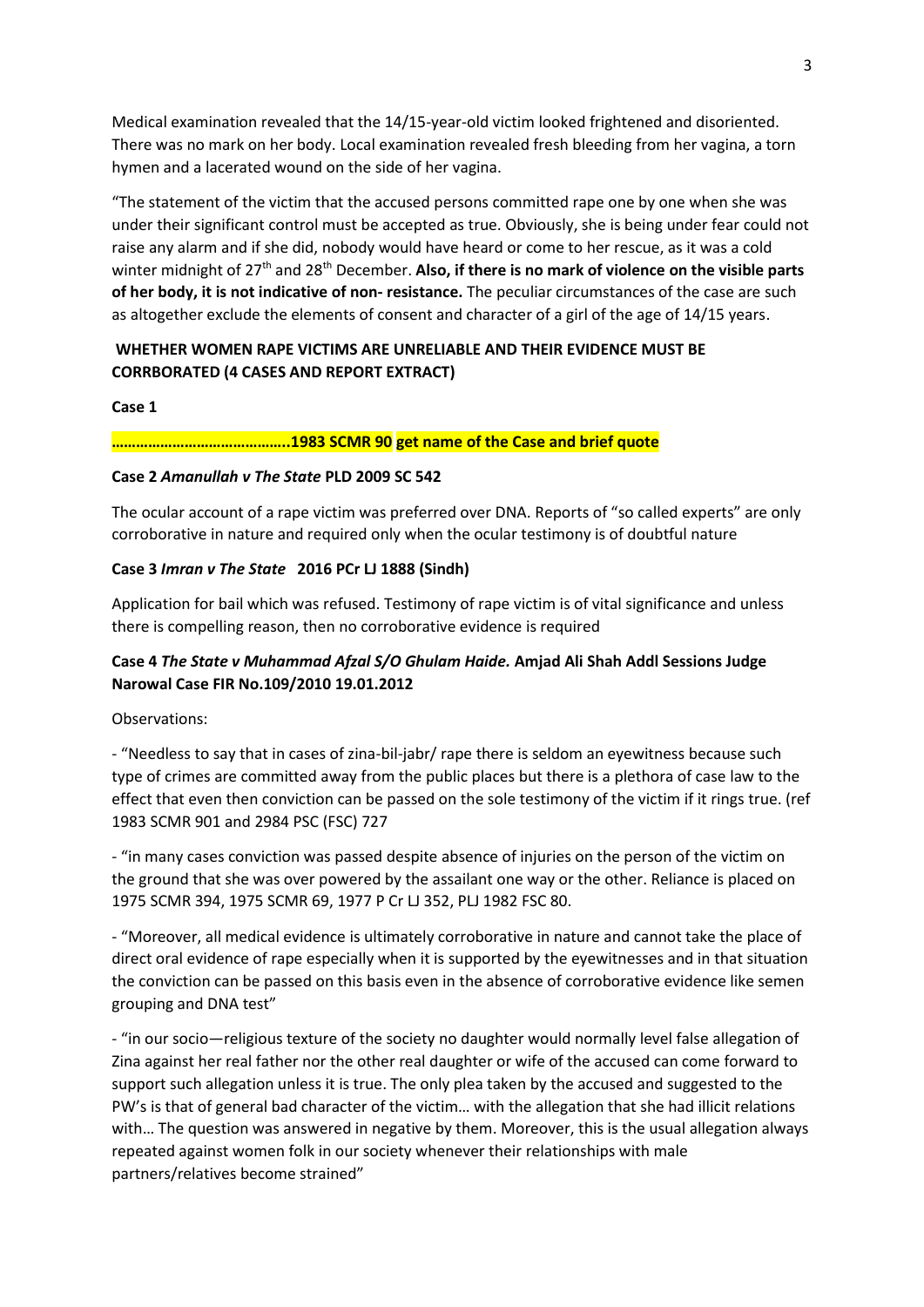### **GENDER STEREOTYPING AND WHETHER WOMEN FABICATE ALLEGATIONS OF RAPE AND DELAY IN REPORTING**

## **International commission of Jurists (2015),** *Sexual Violence Against Women: Eradicating Harmful Gender Stereotypes and Assumptions in Laws and Practice.* **Geneva. Switzerland**

#### **Extracts**

### **II. DOUBTING WOMEN'S TRUTHFULNESS: THE APPLICATION OF PROMPT COMPLAINT, CORROBORATION AND CAUTIONARY REQUIREMENTS**

It is often believed that women fabricate allegations of rape and sexual assault. Underlying this may be general stereotypes to the effect that women are untruthful or related assumptions that due to shame and stigma women will not admit to having had consensual sex outside of marriage and thus will lie, saying such premarital or extramarital sex was non-consensual, or ideas that women easily make allegations of rape when they want to cause harm or seek revenge. The inaccuracy of this belief is now verified by data that demonstrates that the percentage of women who fabricate sexual assault complaints is very low. Moreover, it is increasingly accepted and understood, that in fact allegations of sexual assault are not easy to make…(P11)

#### **UNDERLYING HARMFUL STEREOTYPES OR ASSUMPTIONS**

No matter what their form, prompt complaint rules and practices in cases of sexual assaults against women are inconsistent with the prohibition of gender discrimination including the duty "not to create inflexible standards of what women or girls should be or what they should have done when confronted with a situation of rape based merely on preconceived notions of what defines a rape victim or a victim of gender-based violence."41 They embody the belief that "real" victims of sexual violence will report the violence quickly and give legal form to inaccurate and impermissible assumptions as to what is to be "expected from a rational and ideal victim," or what is considered "to be the rational and ideal response of a woman in a rape situation."

These beliefs are incorrect. There is no evidence that delayed reports of sexual violence are less truthful. In fact, statistics indicate that most crimes of sexual violence are never reported at all. As the Supreme Court of California noted, "the overwhelming body of current empirical studies, data, and other information establishes that it is not inherently "natural" for the victim to confide in someone or to disclose, immediately following commission of the offense, that he or she was sexually assaulted." Instead survivors are often afraid of reporting the crime because of stigma and shame. If the perpetrator is someone the survivor knows personally, as is often the case, it can be even more difficult to report the crime. (P12)

#### **UNDERLYING HARMFUL STEREOTYPES OR ASSUMPTIONS**

Corroboration requirements in sexual assault cases embody the skepticism with which women alleging sexual assault have historically been treated and reflect the inherent assumption that women fabricate claims of sexual assault. As the High Court of Australia noted, corroboration requirements rely on the view that "female evidence in such cases is intrinsically unreliable."